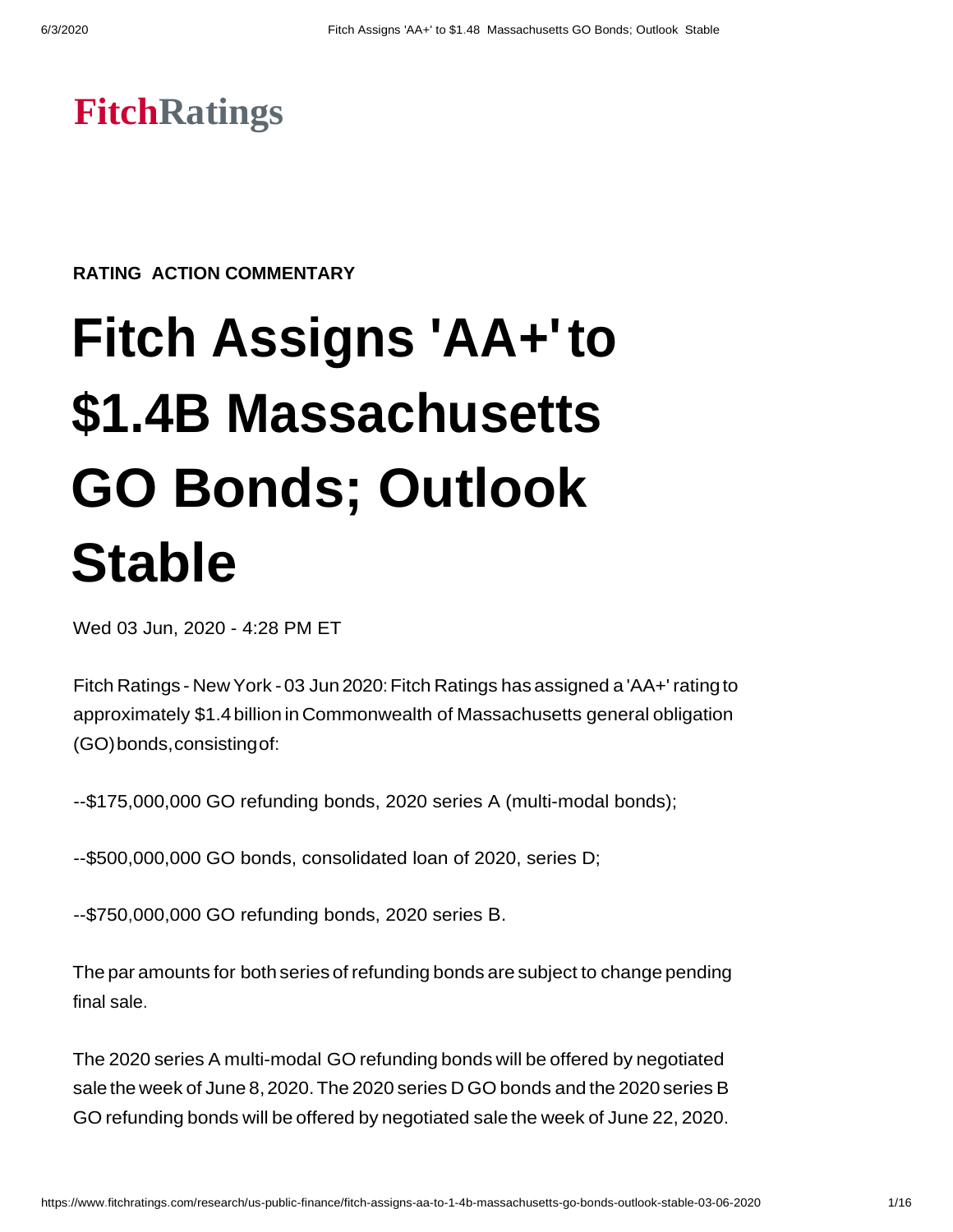In addition, Fitch has affirmed the Commonwealth's long-term Issuer Default Rating (IDR) at 'AA+' and the long-term and short-term ratings on GO and other bonds linked to the IDR of the state as detailed at the end of this release.

The Rating Outlook is Stable.

#### **SECURITY**

The GO bonds are general obligations of the Commonwealth, to which its full faith and credit are pledged. A statutory state tax revenue growth limit does not exclude principal and interest on debt obligations from thelimit.

# **ANALYTICAL CONCLUSION**

The 'AA+' IDRontheCommonwealth of Massachusetts is linked to its considerable economic resources, strong budget controls and a record of careful financial management. The Commonwealth carries a long-term liability burden that is well above average for aU.S.state but remains amoderate burden onresources.The Stable Outlook on the long-term ratings reflects the expectation that the Commonwealth will continue to act as needed to ensure budget balance and maintain anadequate reserve position.

#### **ECONOMIC RESOURCE BASE**

The Commonwealth has a broad and diverse economy. Education levels are high, and although population growth is below the U.S. average, it continues to lead the region. Economic fundamentals include significant strength in the health care, technology and education sectors, leaving it well positioned for solid gains goingforward. Measured byper capita personal income, Massachusetts isthesecond wealthiest state in the nation. Economic performance in the expansion that followed the Great Recession was strong,with solid employment growth.

### **KEY RATING DRIVERS**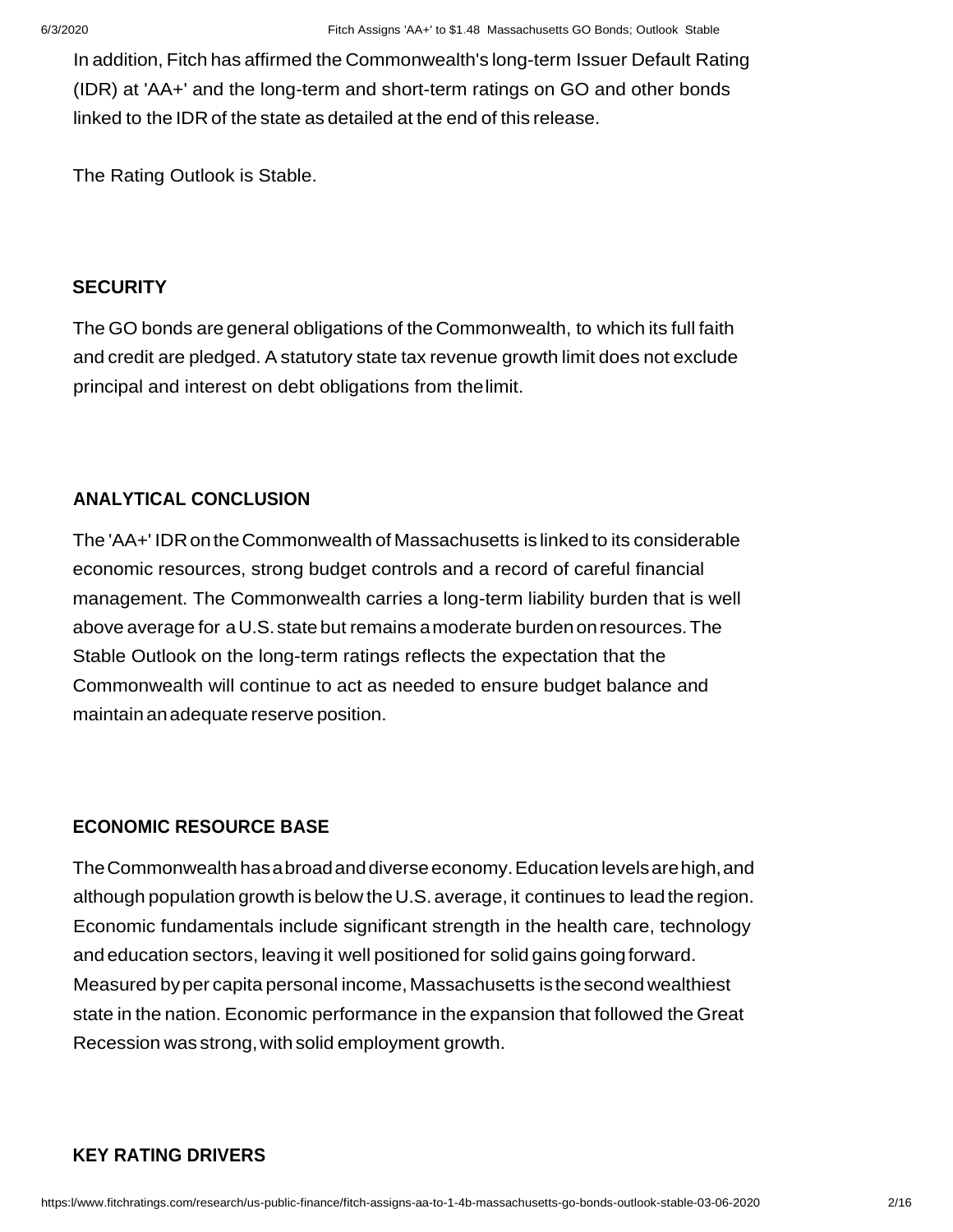Revenue Framework: 'aaa'

Tax revenues, while diverse, are dominated by individual income taxes, which are sensitive to economic conditions, particularly those related to capital gains. Baseline growth prospects for taxes are strong, driven by the Commonwealth's solid economic fundamentals.

# **Expenditure Framework: 'aaa'**

Consistent with most states, the natural pace of spending growth is expected to marginally exceed expected revenue growth over time, requiring ongoing cost control. The Commonwealth has ample ability to reduce spending throughout the economic cycle.

#### **Long-Term Liability Burden: 'aa'**

Liability levels in Massachusetts,while high for aU.S.state, are amoderate burden on resources. The Commonwealth's above-average liability position ispartly the result of state funding for needs that are more commonly funded at the local level.

#### **Operating Performance: 'aaa'**

The Commonwealth has exceptional fiscal resilience, with strong gap-closing capacity stemming from a practice of buildingsolid reserve balances and making revenueandspendingchangesasneededinresponsetochangingcircumstances. Conservative budgeting, ongoing economic and revenue monitoring, and mechanisms to protect the general fund from economically sensitive individual income tax and judgment and settlement receipts, support the Commonwealth's fiscal flexibility.

# **RATING SENSITIVITIES**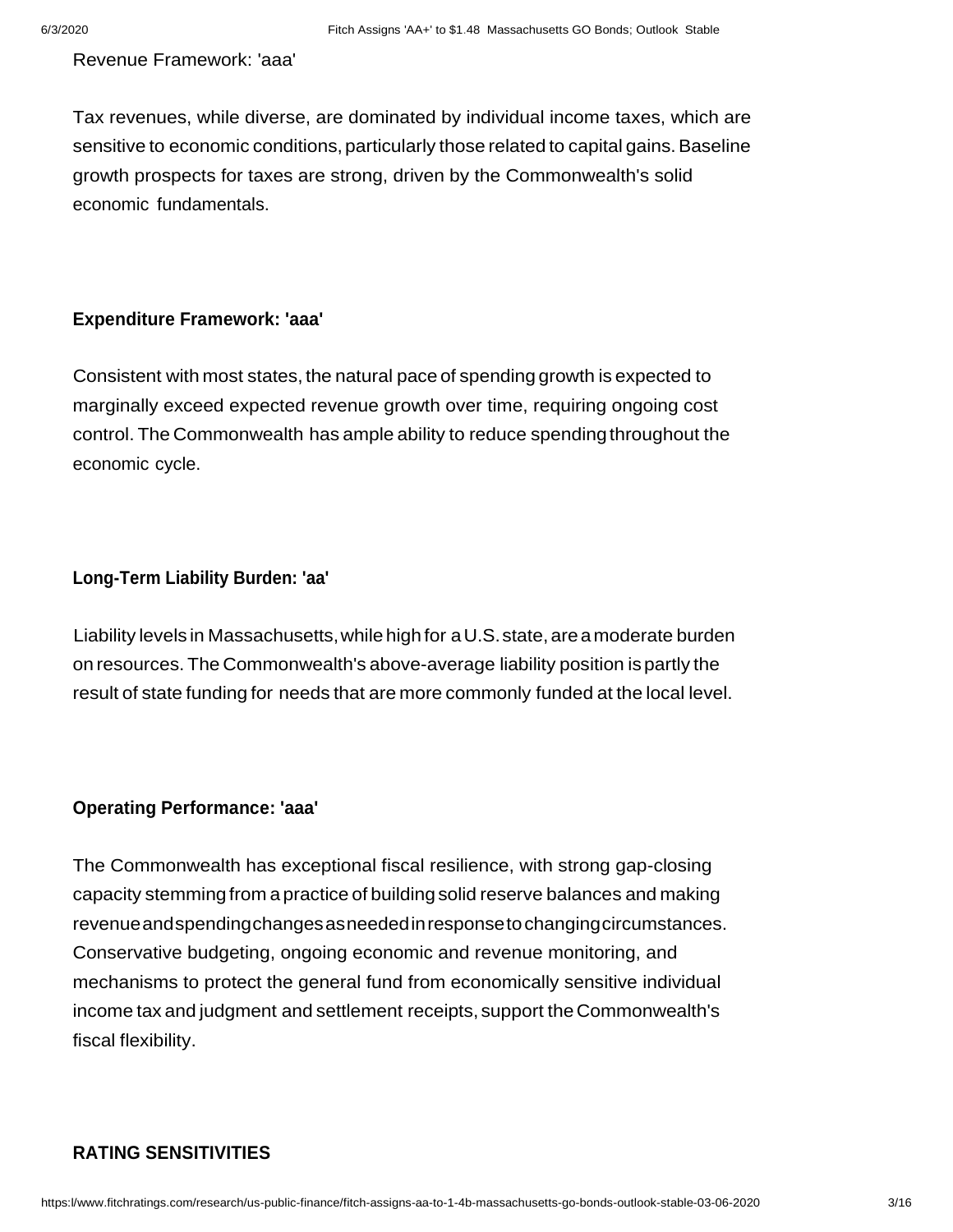Factors that could, individually or collectively, lead to positive rating act ion/upgrade:

--A sustained reduction in the long-term liability burden accompanied by a reduction in carrying costs.

Factors that could, individually or collectively, lead to negative rating action/downgrade:

--Evidence that theCommonwealth ischallenged in addressing thefiscal impact of the short but severe downturn expected under Fitch's coronavirus baseline scenario;

--Aneconomic decline that ismore severe and prolonged, corresponding to Fitch's downside scenario, and that leads to lower financial resilience relative to cyclical economicandrevenueperformance;

--Deterioration of strong financial management practices that have preserved budgetary flexibility and enabled it to manage its relatively high long-term liability position.

### **BEST/WORST CASE RATING SCENARIO**

International scale credit ratings of Public Finance issuers have a best-case rating upgrade scenario (defined asthe 99th percentile of ratingtransit ions, measured in a positive direction) of three notches over a three-year rating horizon; and a worstcase rating downgrade scenario (defined as the 99th percentile of rating transitions, measured in a negative direction) of three notches over three years.The complete span of best- and worst-case scenario credit ratings for allratingcategories ranges from 'AAA' to 'D'.Best- and worst-case scenario credit ratings are based onhistorical performance. For more information about the methodology used to determine sector-specific best- and worst-case scenario credit ratings, visit https://www.fitchrat ings.com/site/re/10111579.

#### **CURRENT DEVELOPMENTS**

Sector-WideCoronavirus Implications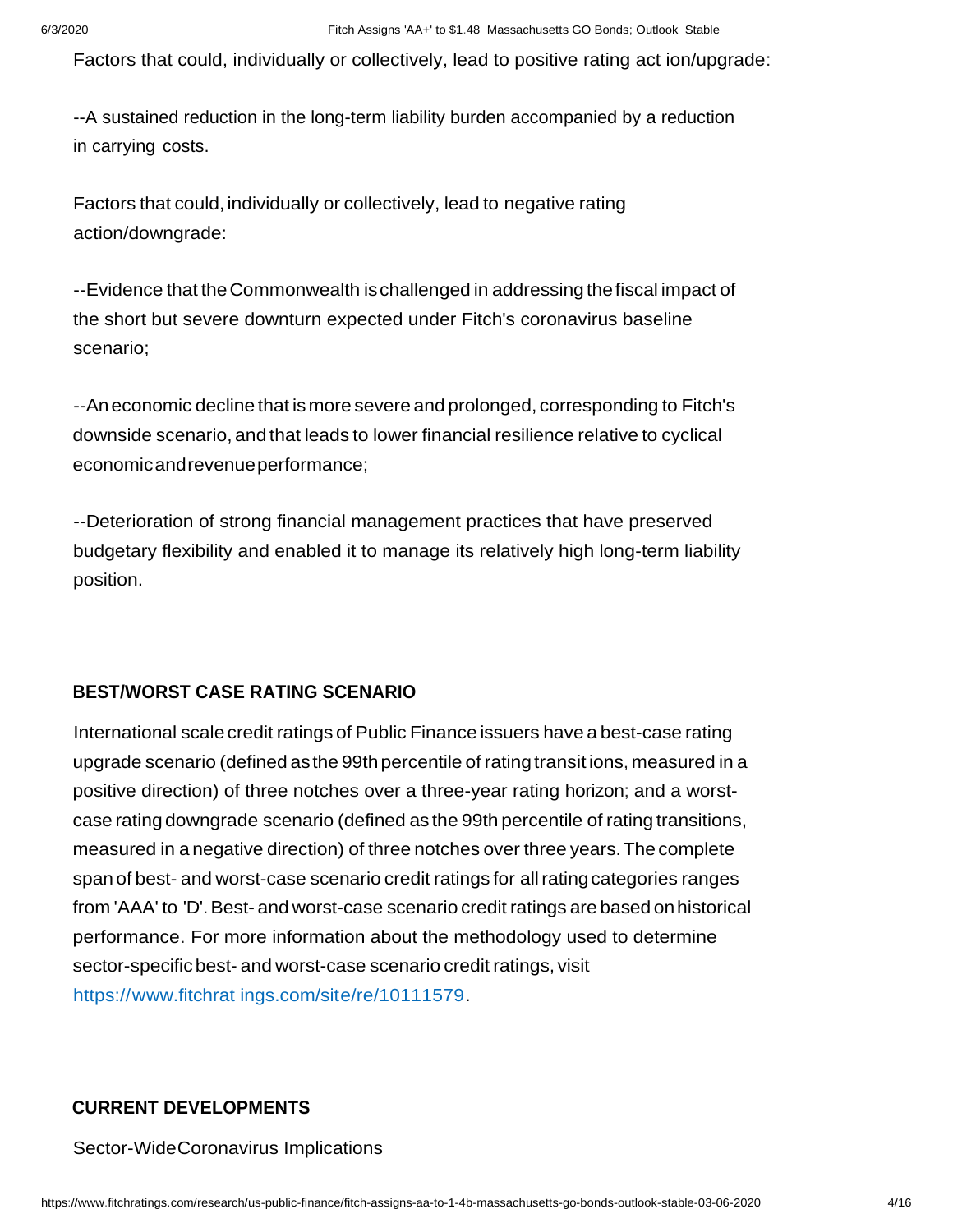The recent outbreak of the coronavirus and related government containment measures worldwide creates anuncertain global environment for U.S.state and local governments and related entities in the near term. As severe limitations on economic activity only began very recently, most state governments' fiscal and economic data do not reflect any credit impairment. Material changes in revenues and expenditures are occurring across the country and likely to worsen in the coming weeks and months aseconomic activity suffers and public health spending increases. Fitch's ratings are forward looking, and Fitch will monitor developments in state and local governments as a result of the virus outbreak as it relates to severity and duration, and incorporate revised expectations for future performance and assessment of key risks.

In its baseline scenario, Fitch assumes sharp economic contractions hit major economies in the first half of 2020 at a speed and depth that is unprecedented since World War 11.Recovery begins from the third quarter of 2020 onward as the health crisis subsides after a short but severe global recession. GDP remains below its fourth quarter 2019 level until mid-2022. Additional details, including key assumptions andimplications ofthebaseline scenario andadownside scenario, are described in the April 2020 report 'Fitch Ratings Coronavirus Scenarios: Baseline andDownsideCases-Update' and'FitchRatingsUpdatesCoronavirusScenarios for U.S. State and Local Tax-Supported Issuers' on www.fitchratings.com.

Federal Aid Provides Some Support for State Budgets

Federal aid measures enacted since the pandemic began are benefiting state budgets. The Families First Coronavirus Response included a 6.2% increase in the Federal Medical Assistance Percentage (FMAP) for Medicaid for every quarter of the national emergency declared by the president on March 13.FMAP is the rate at which the federal government reimburses states for Medicaid spending. Massachusetts estimates it will receive \$530 million under this provision during fiscal 2020, corresponding to two quarters of the national emergency. The ultimate value of the FMAP rate increase will depend primarily on the Commonwealth's actual Medicaid spending.

Under the Coronavirus Aid, Relief and Economic Security (CARES) Act, the U.S. Treasury department distributed \$150 billion to state and local governments using a population-based formula. The statute limits the use of funds to coronavirus expense reimbursement rather than to offset state tax revenue losses. Massachusetts and its eligible local governments (with a population of 500,000 or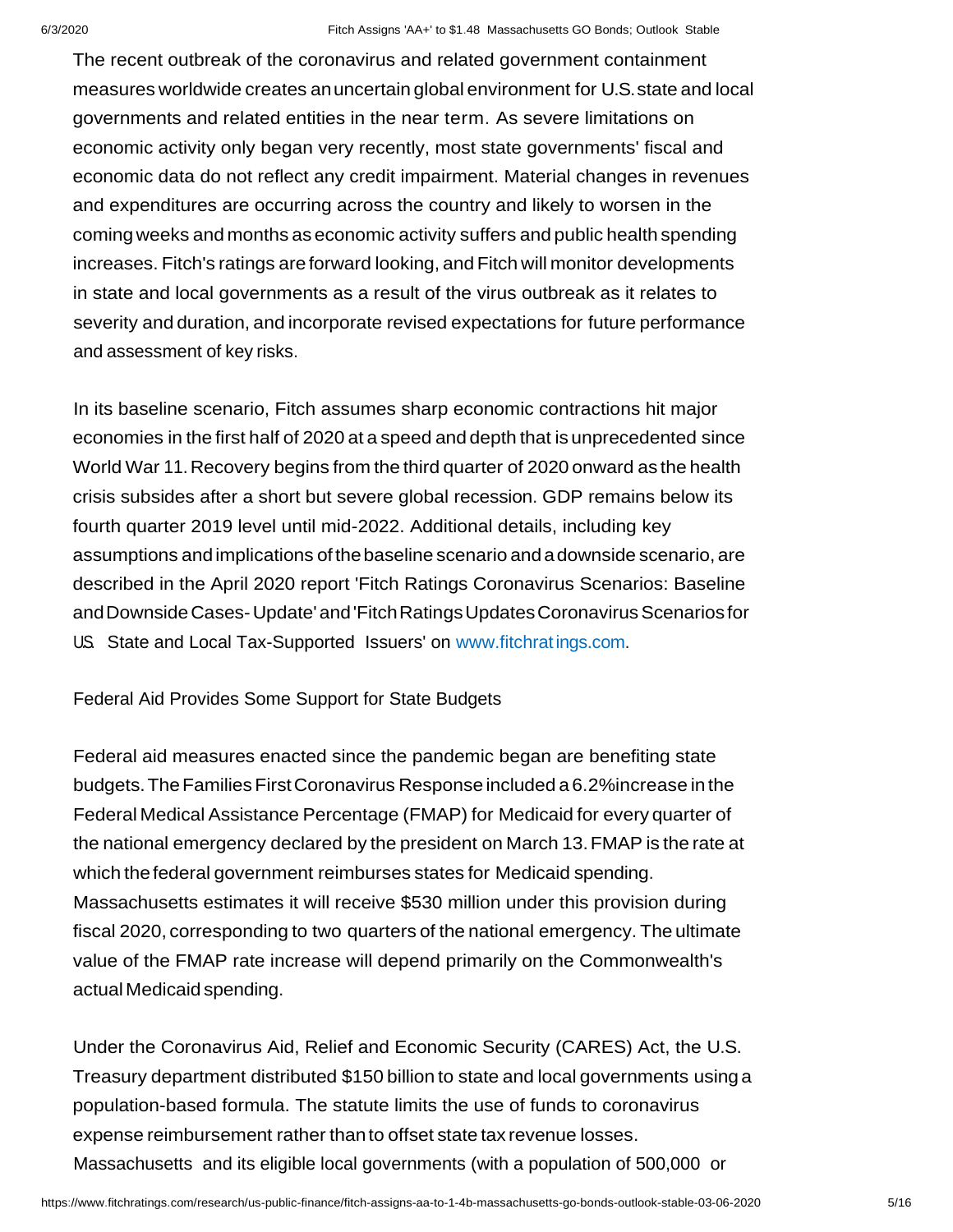more) received almost \$2.7 billion from the U.S.Treasury, with almost \$2.6 billion flowing directly to the state.

CARES also provides for supplemental federal aid for local school districts, passed through state departments of education with the Elementary and Secondary School Emergency Relief Fund (ESSER). The act allocates \$215 million to Massachusetts, with a minimum of approximately \$193 million designated for local school districts, all to be spent within one year of receipt for a fairly broad set of allowable uses.

The Federal Reserve's \$500 billion Municipal Liquidity Facility (MLF) provides a potential source of short-term liquidity for state and local governments. Under the MLF, the Federal Reserve Bank will set up a special purpose vehicle to directly purchase short-term debt issued by states, the District of Columbia and the largest counties and cities.Under terms of the program, Massachusetts could borrow over \$7.8 billion to address cashflow needs,although it isstill assessing the program and whether it could be used to meet liquidity needs.

Coronavirus - Massachusetts Liquidity Impacts

Fitch anticipates that Massachusetts, consistent with all states, will address shortterm liquidity pressure with no interruption in timely payments for key operating expenses, including debt service. Massachusetts extended its deadline for filing individual income tax returns to July 15, in step with the federal filing delay, which has delayed collection of final income tax payments for the 2019 tax year. April receipts from the non-withholdingcomponents of the tax were nearly \$1.9 billion below the benchmark, much of which will likely be collected in July.A range of other taxpayer relief measures affecting corporate taxes, sales and use tax, motor vehiclerelated taxes and fees and other receipts were announced, but their impact on liquidity appears far more limited to date. The state plans on accruing deferred individual income tax receipts back into fiscal 2020.

Although fiscal 2020 operating cash is being affected by the tax filing delays noted above and the initial revenue impact of the economic shock, the Commonwealth has solid cash balances and has put in place measures to augment existing liquidity through fiscal 2021, if needed. The Commonwealth had \$3.4 billion in nonsegregated operating cash available as of Jan. 31, 2020, its last update, and another \$3.4 billion in the stabilization fund, the Commonwealth's budget reserve. It issued \$1.4 billion in revenue anticipation notes **(RANs)** for fiscal 2020 cash needs, with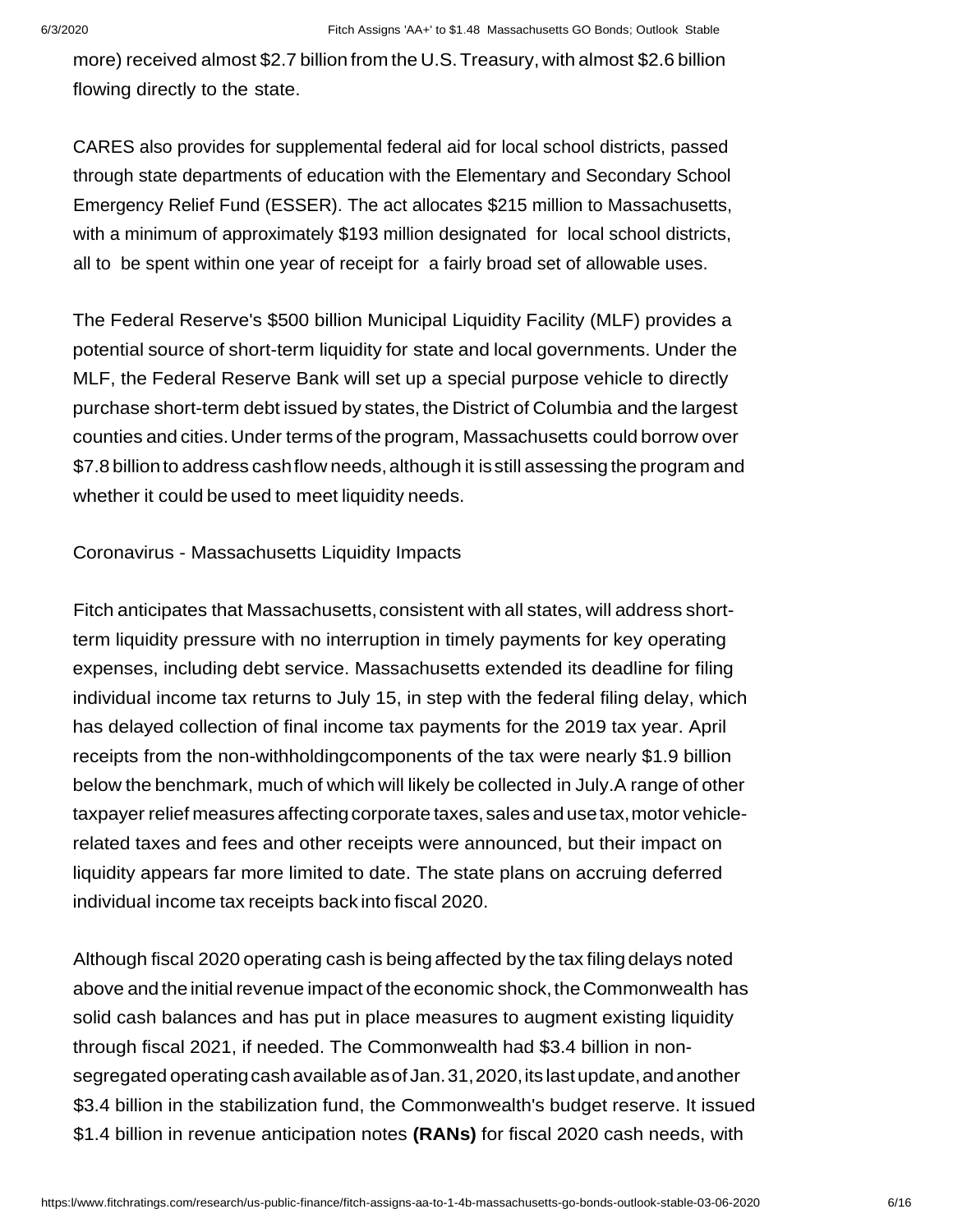two of three maturities, \$500 million each in April and May, already paid and the final \$400 million maturity payable in June.

For liquidity needs going forward, the Commonwealth entered into a line of credit agreement with a syndicate of banks in May to provide up to \$1.75 billion, due no later than May 10, 2021, the expiration date; to date, no funds have been drawn. The legislature also authorized the issuance of cash flow notes during fiscal 2020 that mature no laterthanJune 30,2021.Basedonexpected cash needs, issuance could moveforward asearlyasmid-June.

#### Coronavirus - Massachusetts Budgetary Update

Beyond the initial liquidity impact of the coronavirus shock, the emerging recession is likely to have a severe impact on the Commonwealth's budgetary framework; however Fitch views it as being well-positioned to absorb near-term fiscal uncertainty.

The Commonwealth's operating performance was solid in the years leadingup to the pandemic, and tax collections in fiscal 2020 had continued this solid trend through most of the fiscal year. Given coronavirus-related tax-filing deferrals and the initial impact of the lockdowns on economic activity, total tax collections YTD through April are 6%below the prior year and 7.7%below benchmark. The variance is largely due to individual income tax collections, which are 11.5% below the prior year driven by the non-withholdingcomponent of receipts; withholding receipts year-todate through April remained 4%over the prior year level.Sales tax collections YTD through April were 3.4% over the prior year, but 2.9%below benchmark. Collections in April were down sharply, driven by the meals and motor vehicle components of the tax, although collection lags from vendors suggests declines in May will be more severe.

TheCommonwealth hasnot updated its formal consensus tax revenue forecast for fiscal 2020 and 2021to reflect the pandemic and emerging recession but has modified expectations for some non-tax revenues and is expected to further refine its revenue outlook as it deliberates on the fiscal 2021budget. As of the January consensus, the Commonwealth forecasted fiscal 2020 and 2021tax collections rising 1.8% and 2.8%, respectively, to \$30.3 billion (in fiscal 2020) and \$31.2 billion (infiscal 2021.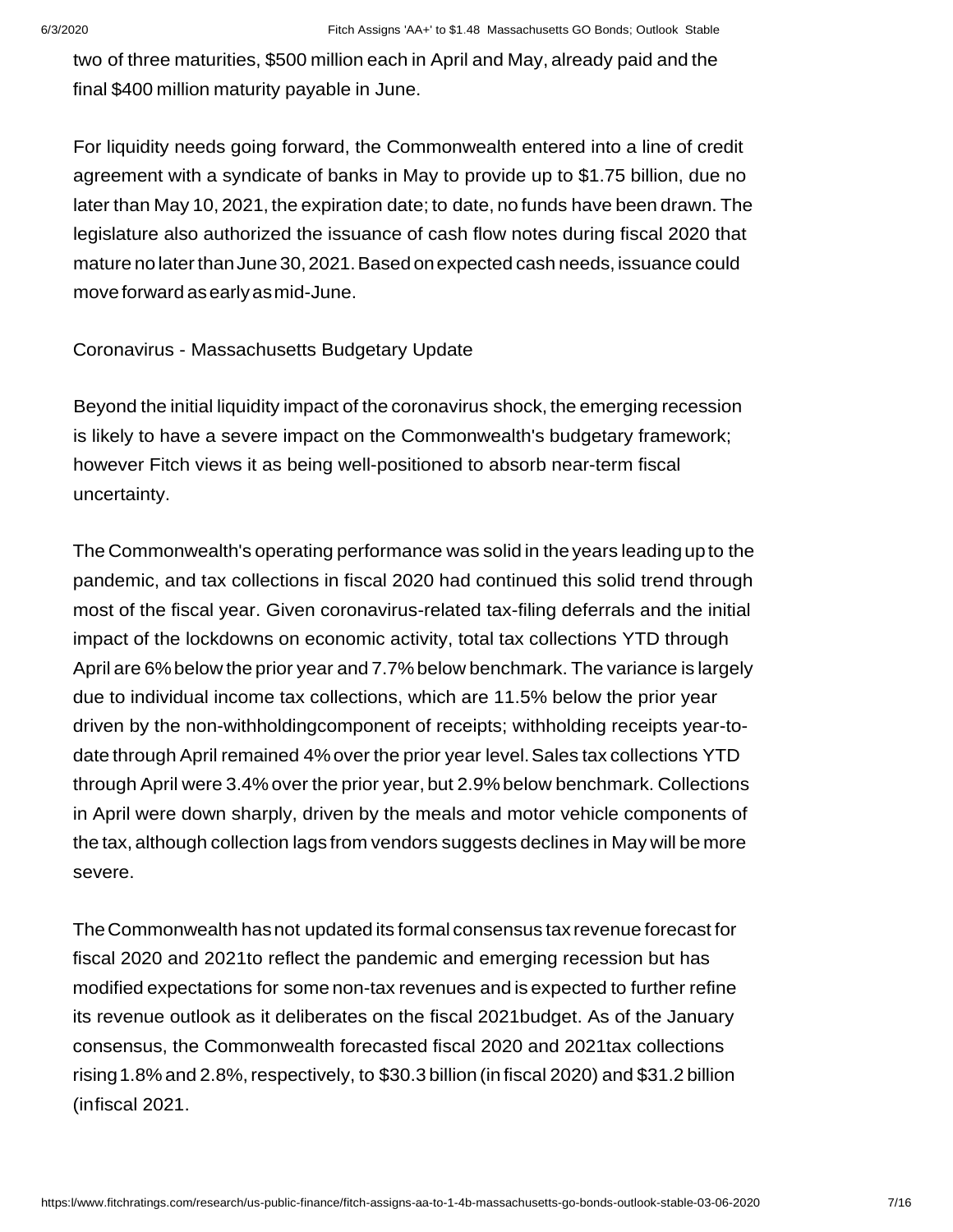Federal aid in fiscal 2020 is now expected to be \$1.3 billion higher due to pandemicrelated funding, including the FMAP increase. The governor has filed a bill appropriating \$1 billion for supplemental spending in fiscal 2020 related to the coronavirus response.TheCommonwealth's revised expenditure estimates before interfund transfers are nowforecasted to rise 6.9%, which assumes \$1 billion in additional spendingin health and human services, primarily Medicaid.

Massachusetts' credit quality has been supported by its adroit management of economic and revenue cyclicality, and Fitch's rating assumes the Commonwealth maintains this approach despite the magnitude of uncertainties it faces in fiscal 2021. Massachusetts has noted potential fiscal 2021pandemic-related tax revenue gaps ranging from \$2 billion to \$8 billion off the January consensus, based on legislative and outside groups' estimates. Budget agreement for fiscal 2021,which begins on July 1, is likely to be delayed into the new fiscal year, although the Commonwealth routinely passes interim budgets to authorize continued spending until budget consensus is finalized. Fitch expects the Commonwealth will ultimately reach consensus on a plan that matches spending to available revenues while maintaining sufficient flexibility to absorb furtherweakness.

#### FAST Scenario Analysis

The Fitch Analytical Stress Test (FAST} scenario analysis tool, which relates historical tax revenue volatility to GDP to support the assessment of operating performance under Fitch's criteria, has now been adjusted to reflect GDP parameters consistent with Fitch's global coronavirus forecast assumptions. FAST is not a forecast, but it represents Fitch's estimate of possible revenue behavior in an unaddressed downturn scenario based onhistorical revenue performance, providing a relative sense of a state's risk exposure related to other states. Actual revenue declines will vary from FAST results.

Massachusetts has robust financial resilience that should allow it to absorb the budgetary effects of Fitch's coronavirus baseline scenario and ultimately rebuild that resilience through the eventual recovery period, despite an above-average exposure to economic cyclicality.Thecoronavirus baseline scenario results in afirstyear revenue decline of 23.3%, followed by a 10.3% increase and cumulative result over the three-year scenario of an11.5%decline.This compares to the state median declines of 16.6% in the first year and 8.7% over the three-year scenario. A downside scenario would pose more of achallenge to theCommonwealth's financial resilience, with a first year decline 40%, and a cumulative three-year decline of 28%, weaker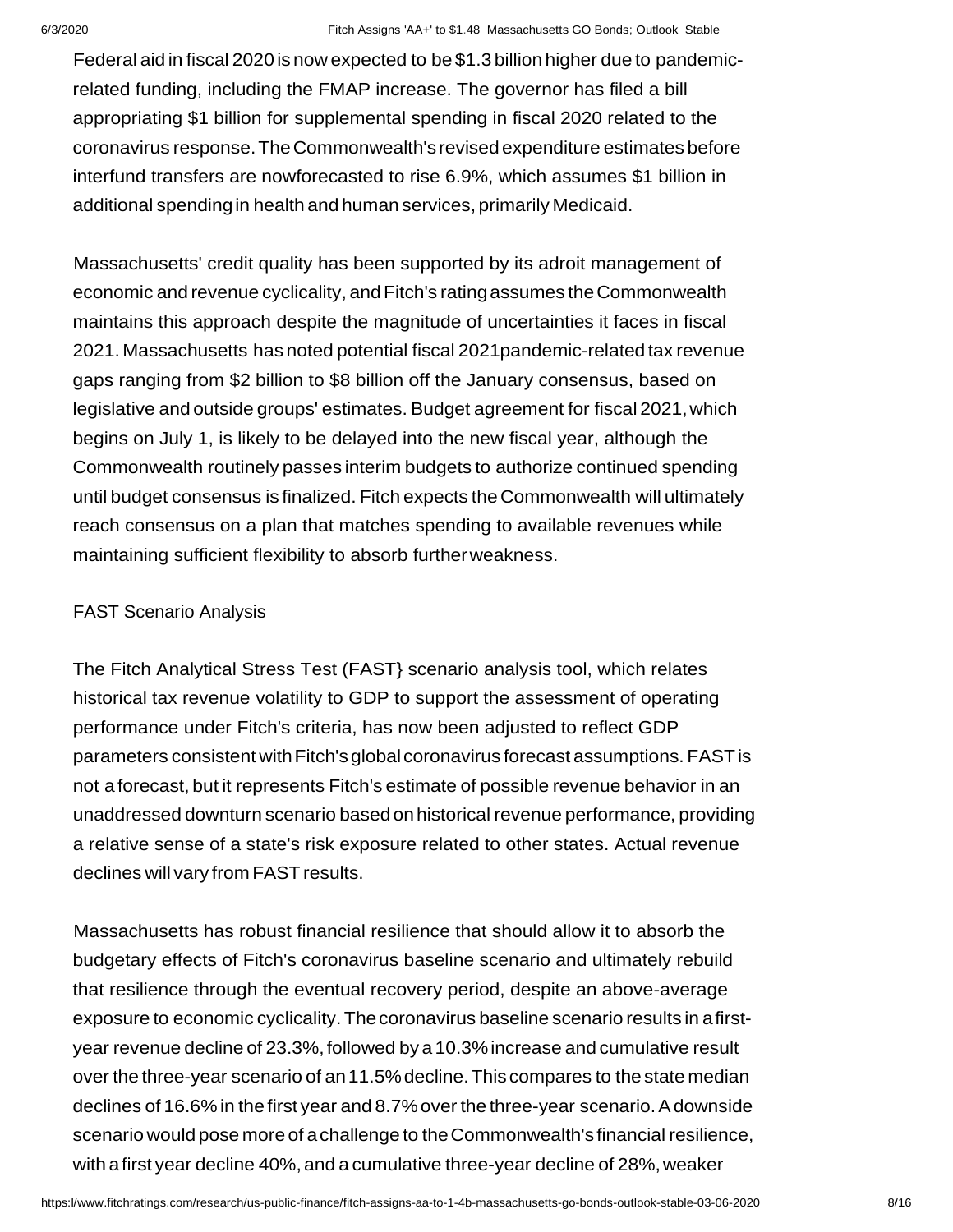than the median 20.6%decline for all states, consistent with its greater historical susceptibility to national economicdownturns.

# **CREDIT PROFILE**

Massachusetts' 'AA+' IDR reflects its solid credit attributes. The Commonwealth's dynamic, service-oriented economy, anchored by numerous institutions of higher education and health care, has solid growth prospects despite remaining sensitive to national trends.Tax-supported debt and net pension liabilities,recalculated based on a 6% discount rate, are high for a state but represent only a moderate burden on resources. The comparatively high debt level is partly explained by the Commonwealth's role in funding local capital needs.

Fitch believes the Commonwealth retains a high capacity to address cyclical downturns and operating under-performance and has repeatedly demonstrated its commitment to maintaining a solid financial posit ion. Sources of fiscal flexibility include the balance in the stabilization fund, which has reached \$3.4 billion as of fiscal 2019. Budgetary mechanisms shift cyclical windfalls from volatile capital gains-related individual income tax receipts and judgment and settlement payments to the stabilization fund. Moreover, in the event of a mid-year forecast deficiency, the governor is required to reduce allotments or identify other balancing measures.

For additional information on the Commonwealth of Massachusetts, please see Fitch's rating action commentary, "Fitch Rates Massachusetts' \$650MM GO Bonds 'AA+';Affirms IDR at 'AA+'; RatingOutlook Stable", dated Feb.11, 2020, at www.fitchrat ings.com.

#### Related Affirmations

Fitch affirms the ratings on the Commonwealth's GO and GO-linked bonds of the Commonwealth asfollows:

--Approximately \$24.1 billion in GO bonds at 'AA+';

--Approximately\$182 million in Massachusetts Development Finance Agency (MDFA) special obligation bonds (Commonwealth contract assistance) at 'AA+';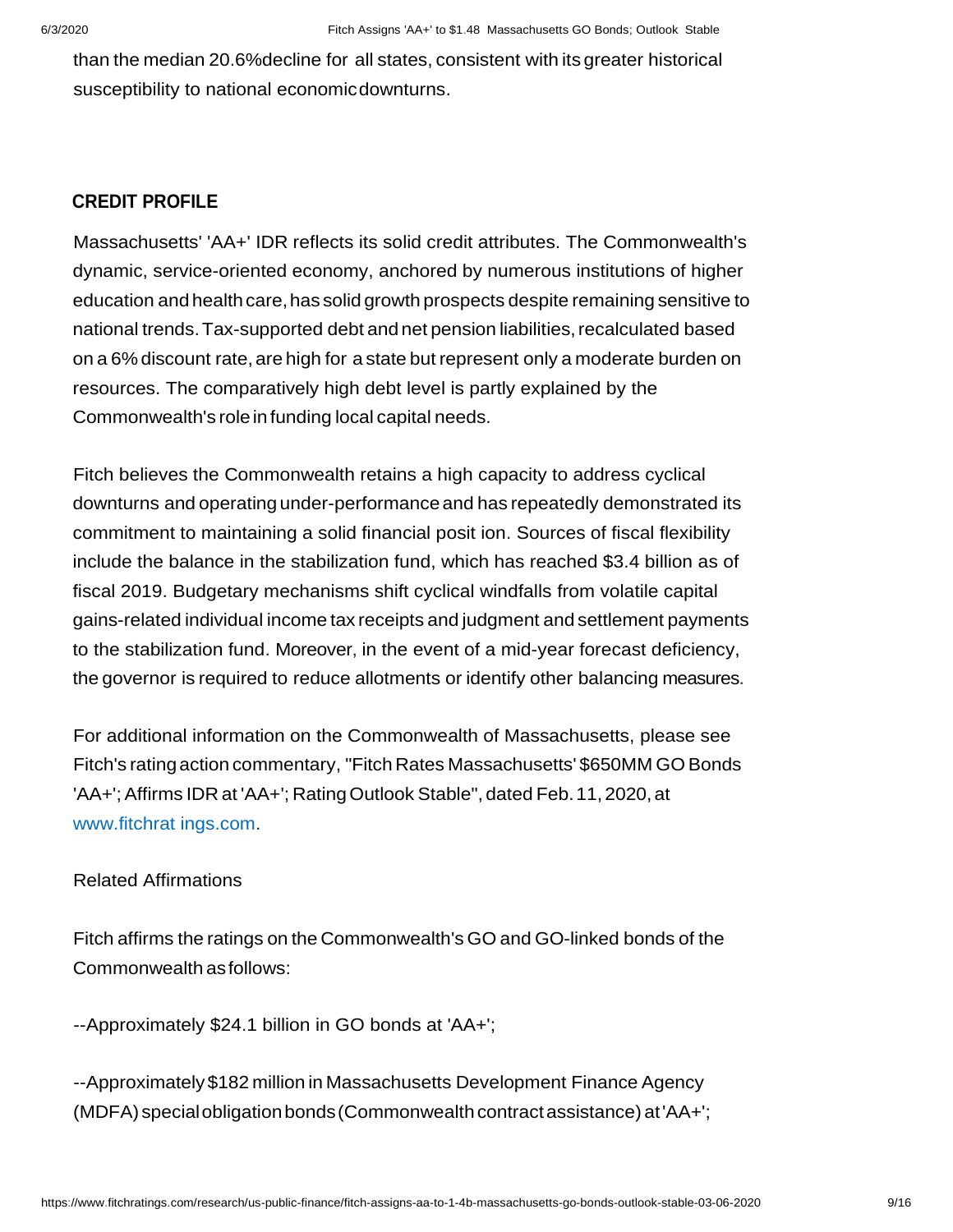--Approximately\$178 million in Commonwealth guaranteed bonds, issued by the University of Massachusetts BuildingAuthority (UMBA) and the MBTA, at 'AA+';

--Approximately \$94 million in UMBA (Commonwealth Guaranteed) refunding revenue bonds, series 2011-2 at 'AA+'/'F1+';

--Approximately \$772 million in Massachusetts Department of Transportation (MassDOT) metropolitan highway system (MHS) revenue bonds (subordinate), Commonwealth contractassistance securedatAA+.

The Rating Outlook on the long-term ratings is Stable.

The long-term GO bonds carry the Commonwealth's full faith and credit pledge.

For the Commonwealth contract assistance bonds issued by MDFA and Commonwealth guaranteed bonds issued by UMBA and MBTA, the Commonwealth's obligation under the contract to make payments equal to debt service is a general obligation of the Commonwealth, to which its full faith and credit are pledged.

The short-term 'F1+' rating on the UMBAseries 2011-2 bonds is based on the longterm 'AA+' rating of the Commonwealth.

For the MassDOT MHS subordinate revenue bonds, the Commonwealth's annual fixed, dedicated payments are a full faith and credit obligation of the Commonwealth and are expected to cover all subordinated debt service, linking the rating to the 'AA +' rating of the Commonwealth, rather than to the MHStoll revenues, which are also pledged to the bonds on a subordinated basis. Although about half of outstanding debt is variable rate and thus exposed to potential, though unlikely, risks associated with variable rate debt, Fitch expects that MassDOT would work with the commonwealth if necessary to ensure that the annual payments are sufficient for debt service.

#### **CRITERIA VARIATION**

There were no criteria variations.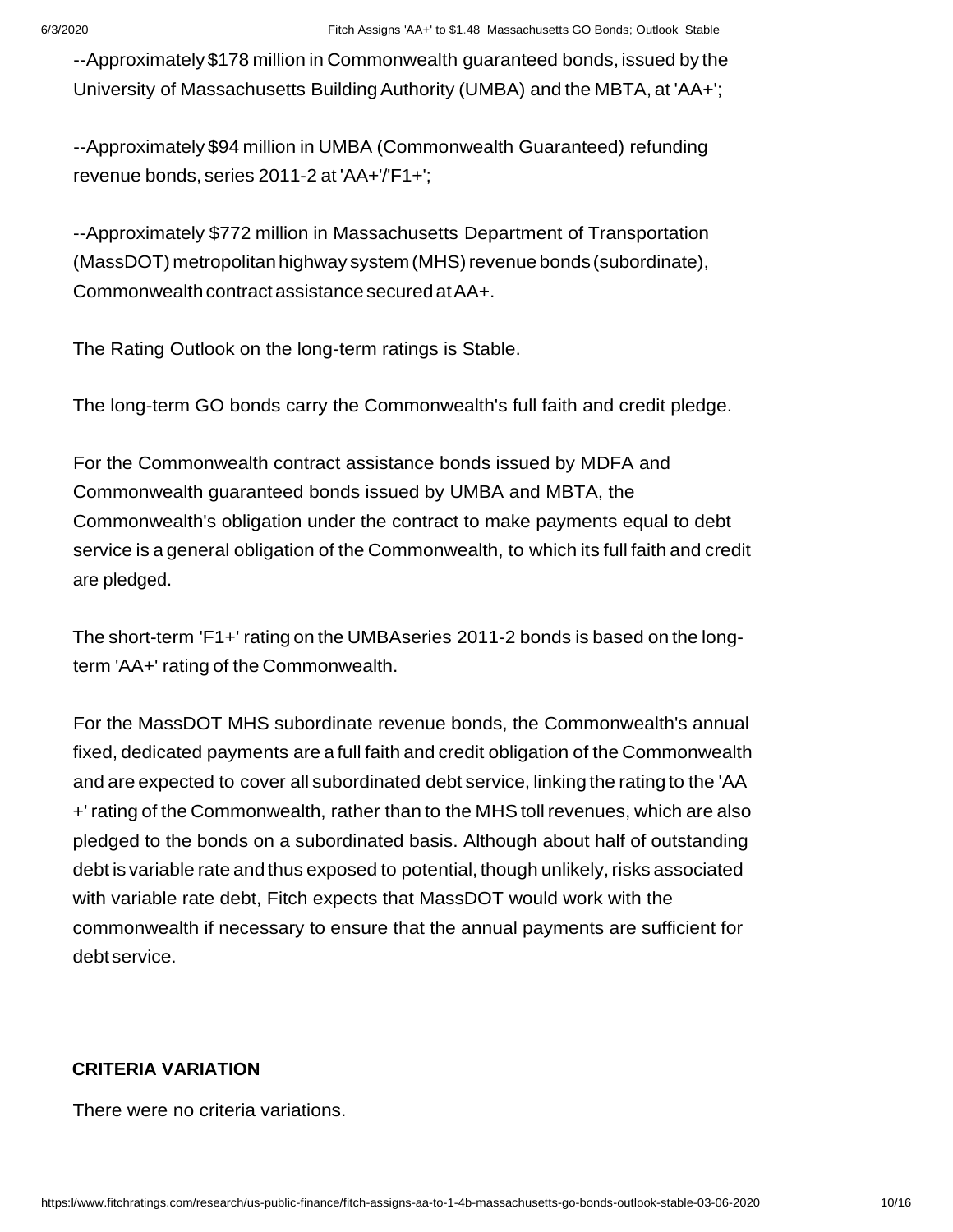In addition to the sources of information identified in Fitch's applicable criteria specified below, this action was informed by information from Lumesis.

# **REFERENCES FORSUBSTANTIALLY MATERIALSOURCECITEDASKEY DRIVER OF RATING**

The principal sources of information used in the analysis are described in the Applicable Criteria.

# **ESG CONSIDERATIONS**

The highest level of ESG credit relevance, if present, is a score of 3. This means ESG issues are credit-neutral or have only a minimal credit impact on the entity(ies}, either due to their nature or to the way in which they are being managed by the entity(ies}. For more information on Fitch's ESG Relevance Scores, visit www.fitchrat ings.com/esg.

| <b>ENTITY/DEBT</b>                                                                                                                                                                   | <b>RATING</b>     |       |          |
|--------------------------------------------------------------------------------------------------------------------------------------------------------------------------------------|-------------------|-------|----------|
| Massachusett s,<br>Commonwealth of<br>(MA) [General<br>Government]                                                                                                                   | LT.<br><b>IDR</b> | $AA+$ | Affirmed |
| Massachusetts<br>$\bullet$<br>Turnpike<br>Authority<br>Metropolitan<br><b>Highway System</b><br>(MA)/Metro<br><b>Highway System</b><br>Revenues-<br>Subordinated<br>Obligations/1 LT | LT.               | $AA+$ | Affirmed |

# **RATING ACTIONS**

#### **VIEW ADDITIONAL RATING DETAILS**

# **FITCH RATINGS ANALYSTS**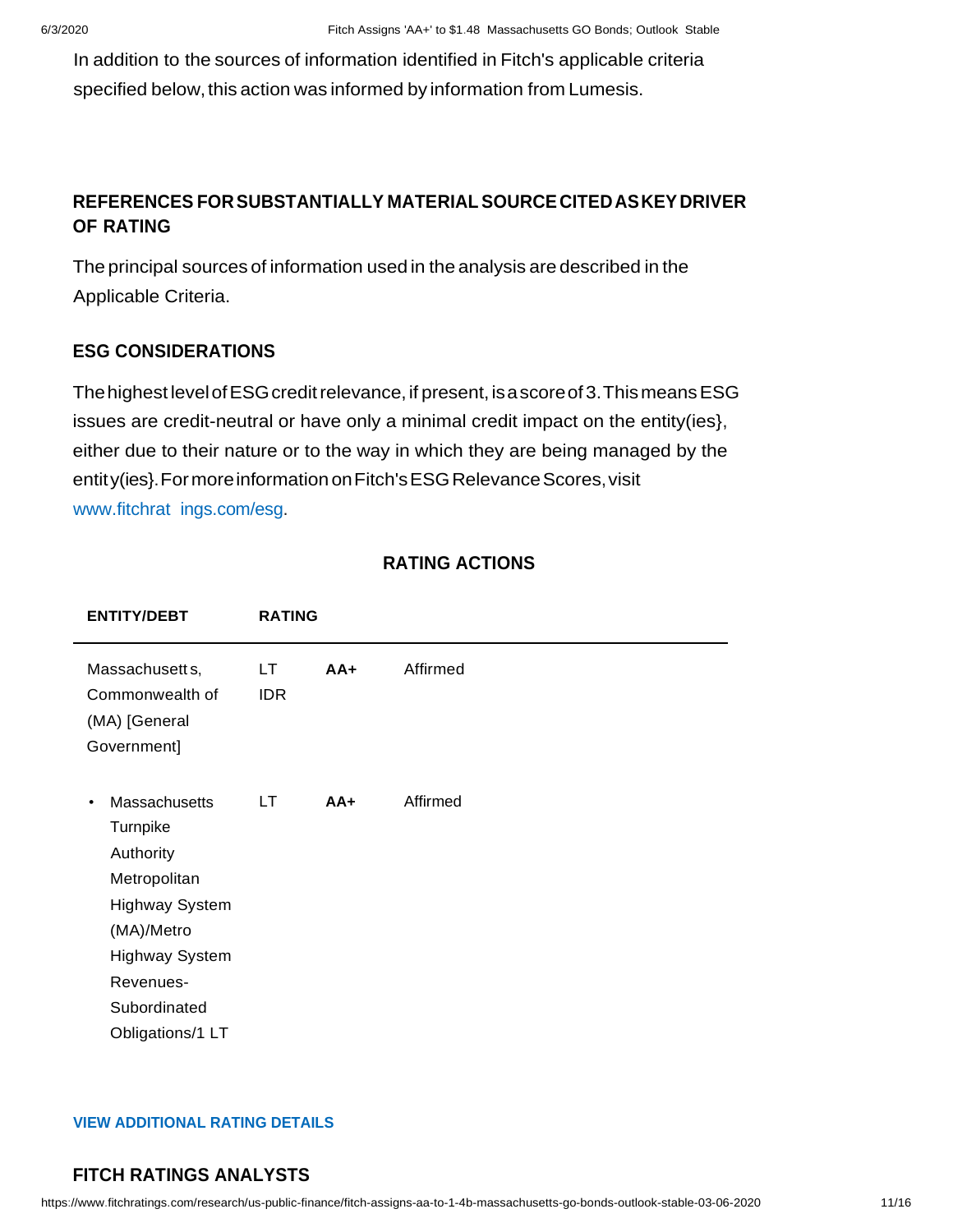#### **Douglas Offerman**

Senior Director Primary Rating Analyst +1212 908 0889 Fitch Ratings, Inc. Hearst Tower 300 W. 57th Street New York 10019

## **Kevin Dolan**

**Director** Secondary Rating Analyst +1212 908 0538

#### **Karen Krop**

Senior Director Committee Chairperson +1212 908 0661

# **MEDIA CONTACTS**

Sandro Scenga New York +1212 908 0278 sandro.scenga@thefi tchgroup.com

Additional information is available on [www.fitchratings.com](http://www.fitchratings.com/)

#### **APPLICABLE CRITERIA**

U.S. Public Finance Tax-Supported Rating Criteria (pub. 27 Mar 2020) (including rating assumptionsensitivity)

#### **APPLICABLE MODELS**

Numbersinparenthesesaccompanying applicablemodel(s) containhyperlinksto criteria providing description ofmodel(s).

FAST States & Locals - Fitch Analytical Stress Test Model, v2.4.0 (1)

# **ADDITIONAL DISCLOSURES**

#### Dodd-Frank Rating Information Disclosure Form

#### **Solicitation Status**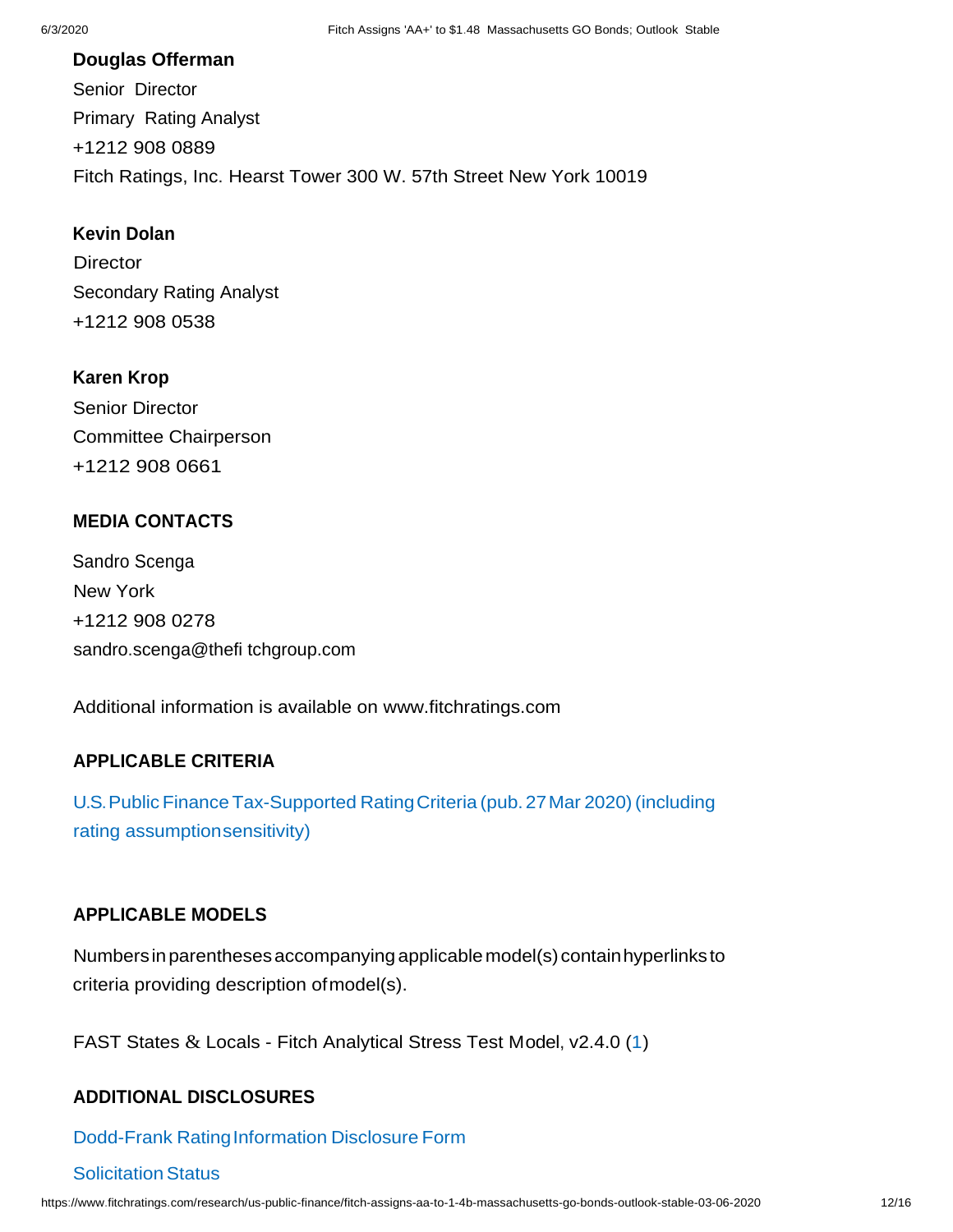#### Endorsement Policy

# **ENDORSEMENT STATUS**

| Massachusetts Bay Transportation Authority (MA)     | <b>EU Endorsed</b> |
|-----------------------------------------------------|--------------------|
| Massachusetts Department of Transportation (MA)     | <b>EU Endorsed</b> |
| Massachusetts Development Finance Agency            | <b>EU Endorsed</b> |
| M assachusett s, Commonwealth Of (MA)               | <b>EU Endorsed</b> |
| University of Massachusetts Building Authority (MA) | <b>EU Endorsed</b> |

### **DISCLAIMER**

ALL FITCH CREDIT RATINGS ARE SUBJECT TO CERTAIN LIMITATIONS AND DISCLAIMERS. PLEASE READ THESE LIMITATIONS AND DISCLAIMERS BY FOLLOWING THIS LINK:

HTTPS://WW W.FITCHRATINGS.COM/UNDERSTANDINGCREDITRATINGS. IN ADDITION, THE FOLLOWING [HTIPS://WWW.FITCHRATINGS.COM/RATING-](http://www.fitchratings.com/RATING)DEFINITIONS-DOCUMENTDETAILSFITCH'SRATINGDEFINITIONSFOREACH RATING SCALE AND RATING CATEGORIES, INCLUDING DEFINITIONS RELATING TO DEFAULT. PUBLISHED RATINGS, CRITERIA, AND METHODOLOGIES AREAVAILABLEFROMTHISSITEATALLTIMES.FITCH'S CODE OF CONDUCT, CONFIDENTIALITY, CONFLICTS OF INTEREST, AFFILIATE FIREWALL, COMPLIANCE.AND OTHER RELEVANT POLICIES AND PROCEDURES ARE ALSO AVAILABLE FROM THE CODE OF CONDUCT SECTION OF THIS SITE. DIRECTORS AND SHAREHOLDERS RELEVANT INTERESTS ARE AVAILABLE AT HTTPS:[//WWW.FITCHRATINGS.COM/S](http://www.fitchratings.com/)ITE/ REGULATORY. FITCH MAY HAVE PROVIDED ANOTHER PERMISSIBLE SERVICE TO THE RATED ENTITY OR ITS RELATED THIRD PARTIES. DETAILS OFTHISSERVICE FOR RATINGS FOR WHICHTHELEADANALYSTISBASEDINANEU-REGISTERED ENTITYCANBE FOUND ON THE ENTITY SUMMARY PAGE FOR THIS ISSUER ON THE FITCH WEBSITE.

#### **READ LESS**

### **COPYRIGHT**

Copyright© 2020 by Fitch Rat ings, Inc., Fitch Ratings Ltd. and its subsidiaries. 33 WhitehallStreet ,NY,NY10004.Telephone: 1-800-753-4824 ,(212) 908-0500.Fax: (212) 480-4435 . Reproduction or retransmission in whole or in part is prohibited except by permission.All rights reserved. In issuing and maintaining its ratings and in making other reports (including forecast information), Fitch relies on factual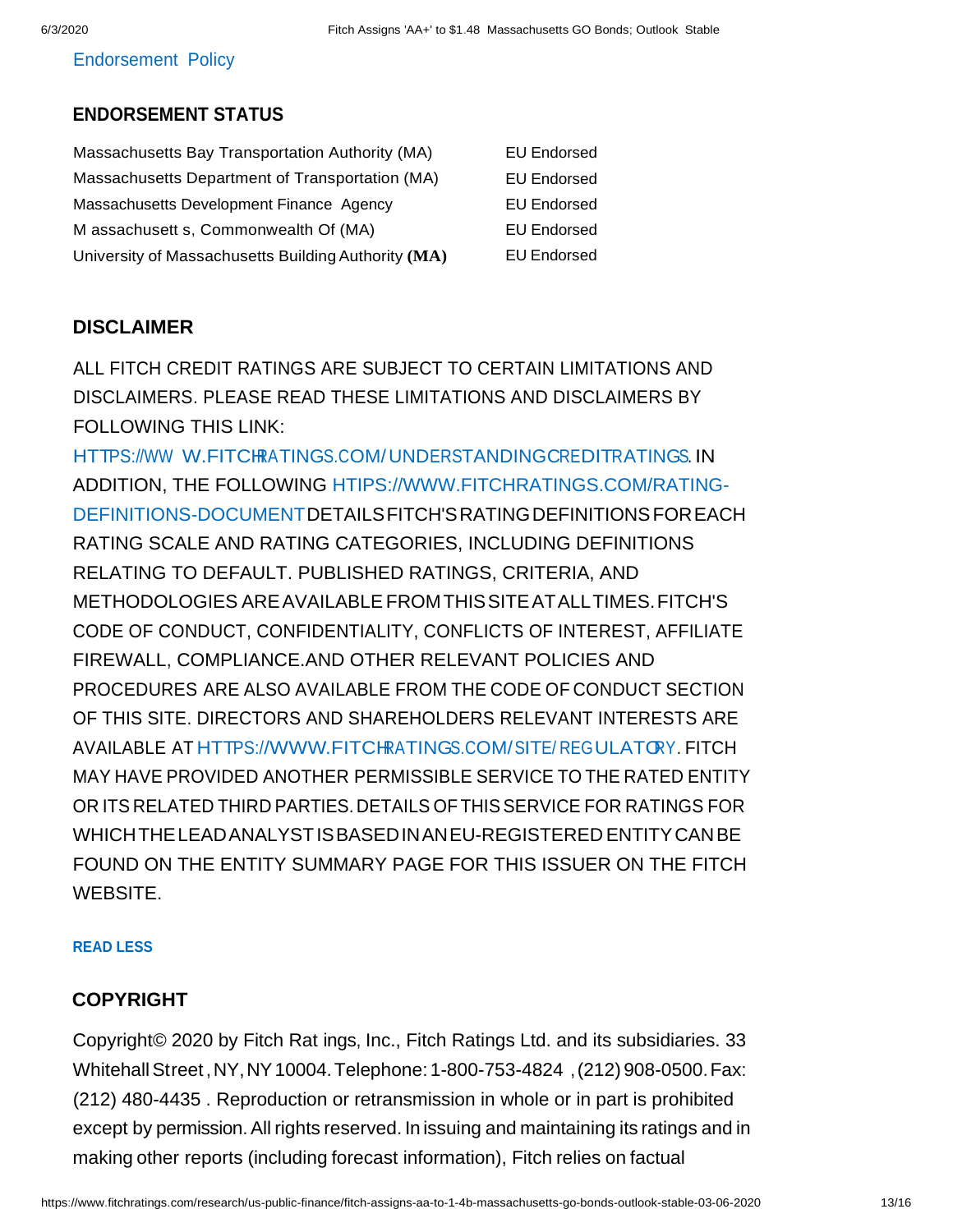information it receives from issuers and underwriters and from other sources Fitch believes to be credible. Fitch conducts a reasonable investigation of the factual information relied upon by it in accordance with its ratings methodology, and obtains reasonable verification of that information from independent sources, to the extent such sources are available for a given security or in a given jurisdiction. The manner of Fitch's factual investigation and the scope of the third-party verification it obtains will vary depending on the nature of the rated security and its issuer, the requirements and practices in the jurisdiction in which the rated security is offered and sold and/or the issuer is located, the availability and nature of relevant public information, access to the management of the issuer and its advisers, the availability of pre-existing third-party verifications such as audit reports, agreed-upon procedures letters, appraisals, actuarial reports,engineering reports,legal opinions and other reports provided by third parties, the availability of independent and competent third- party verification sources with respect to the particular security or in the particular jurisdiction of the issuer, and a variety of other factors. Users of Fitch's ratings and reports should understand that neither an enhanced factual investigation nor any third-party verification can ensure that all of the information Fitch relies on in connection with a rating or a report will be accurate and complete. Ultimately, the issuer and its advisers are responsible for the accuracy of the information they provide to Fitch and to the market in offering documents and other reports. In issuing its ratings and its reports, Fitch must rely on the work of experts, including independent auditors with respect to financial statements and attorneys with respect to legal and tax matters. Further, ratings and forecasts of financial and other information are inherently forward-looking and embody assumptions and predictions about future events that by their nature cannot be verified as facts. As a result, despite any verification of current facts, ratings and forecasts can be affected by future events or conditions that were not anticipated at the time a rating or forecast was issued or affirmed.

The information in this report is provided "as is" without any representation or warranty of any kind, and Fitch does not represent or warrant that the report or any of its contents will meet any of the requirements of a recipient of the report. A Fitch rating is an opinion as to the creditworthiness of a security. This opinion and reports made by Fitch are based on established criteria and methodologies that Fitch is continuously evaluating and updating. Therefore, ratings and reports are the collective work product of Fitch and no individual, or group of individuals, is solely responsible for a rating or a report. The rating does not address the risk of loss due to risks other than credit risk, unless such risk is specifically mentioned. Fitch is not engaged in the offer or sale of any security.All Fitch reports have shared authorship. Individuals identified in a Fitch report were involved in, but are not solely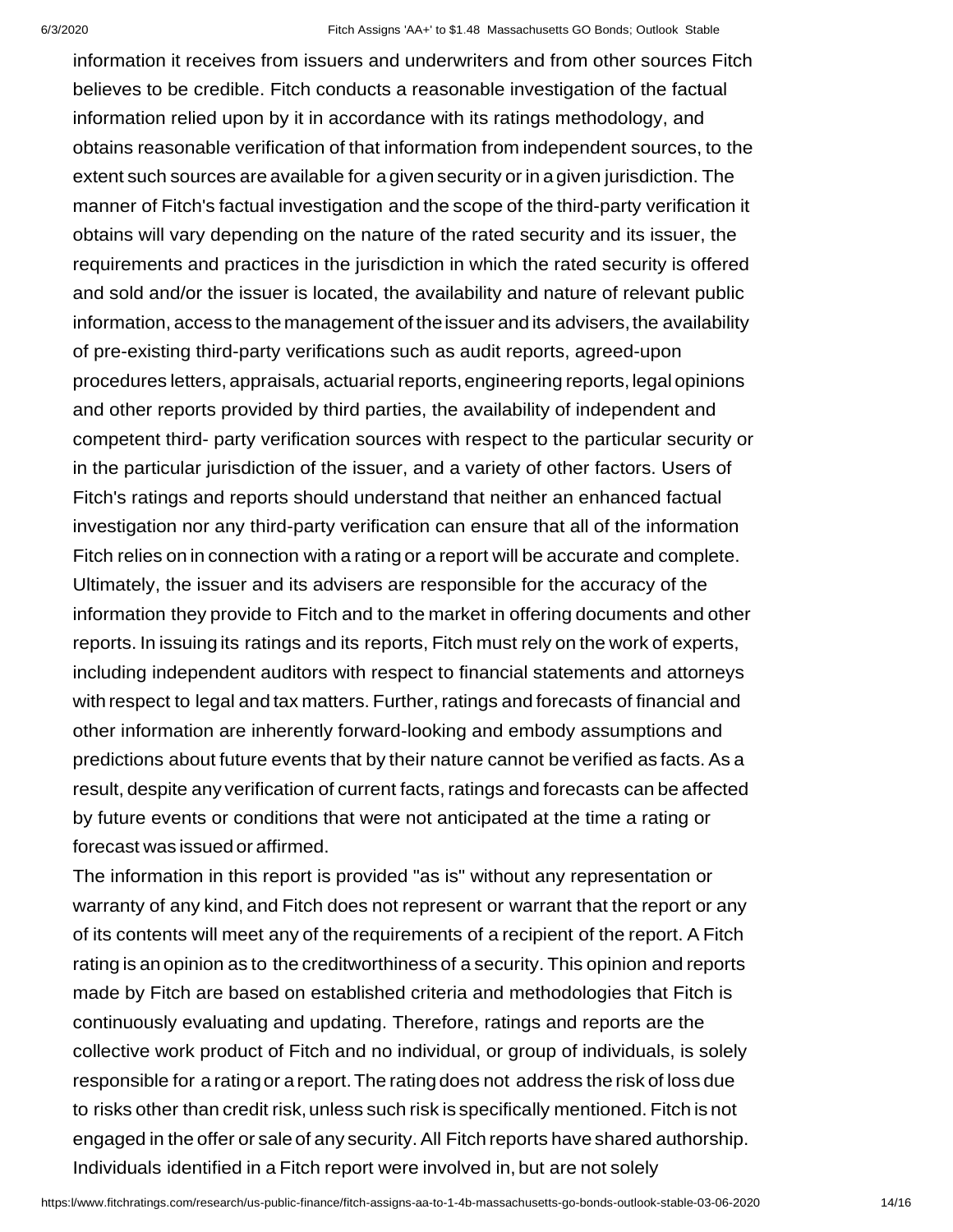responsible for, the opinions stated therein. The individuals are named for contact purposes only. A report providing a Fitch rating is neither a prospectus nor a substitute for the information assembled, verified and presented to investors by the issuer and its agents in connection with the sale of the securit ies. Ratings may be changed or withdrawn at any time for any reason in the sole discretion of Fitch. Fitch does not provide investment advice of any sort. Ratings are not a recommendation to buy, sell, or hold any security. Ratings do not comment on the adequacy of market price, the suitability of any security for a particular investor, or the tax-exempt nature or taxability of payments made in respect to any security.Fitch receives fees from issuers, insurer s,guarantors, other obligors, and underwriters for rating securities.Suchfeesgenerally vary fromUS\$1,000 to US\$750,000 {ortheapplicable currency equivalent} per issue. In certain cases, Fitch will rate all or a number of issues issued by a particular issuer, or insured or guaranteed by a particular insurer or guarantor, for a single annual fee.Such fees areexpected to vary fromUS\$10,000 to US\$1,500,000 {or the applicable currency equivalent}. The assignment, publication, or dissemination of a rating by Fitch shall not constitute a consent by Fitch to use its name as an expert in connection with any registration statement flied under the United States securities laws, the Financial Services and Markets Act of 2000 of the United Kingdom, or the securities laws of any particular jurisdiction. Due to the relative efficiency of electronic publishing and distribution, Fitch research may be available to electronic subscribers upto three daysearlier than to printsubscribers.

For Australia, New Zealand, Taiwan and South Korea only: Fitch Australia Pty Ltd holds an Australian financial services license {AFS license no. 337123) which authorizes it to provide credit ratings to wholesale clients only. Credit ratings information published by Fitch is not intended to be used by persons who are retail clients within the meaning of the Corporations Act 2001

FitchRatings,Inc.isregisteredwiththeU.S.SecuritiesandExchangeCommissionas a Nationally Recognized Statistical Rating Organization {the "NRSRO"}. While certain of the NRSRO's credit rating subsidiaries are listed on Item 3 of Form NRSRO and as such are authorized to issue credit ratings on behalf of the NRSRO {see https://www.fltchratings.com/sit e/regulatory }, other credit rating subsidiaries are not listed on Form NRSRO {the "non-NRSROs"} and therefore credit ratings issued by those subsidiaries are not issued on behalf of the NRSRO. However, non-NRSRO personnel may participate in determining credit ratings issued by or on behalf of the NRSRO.

#### **READ LESS**